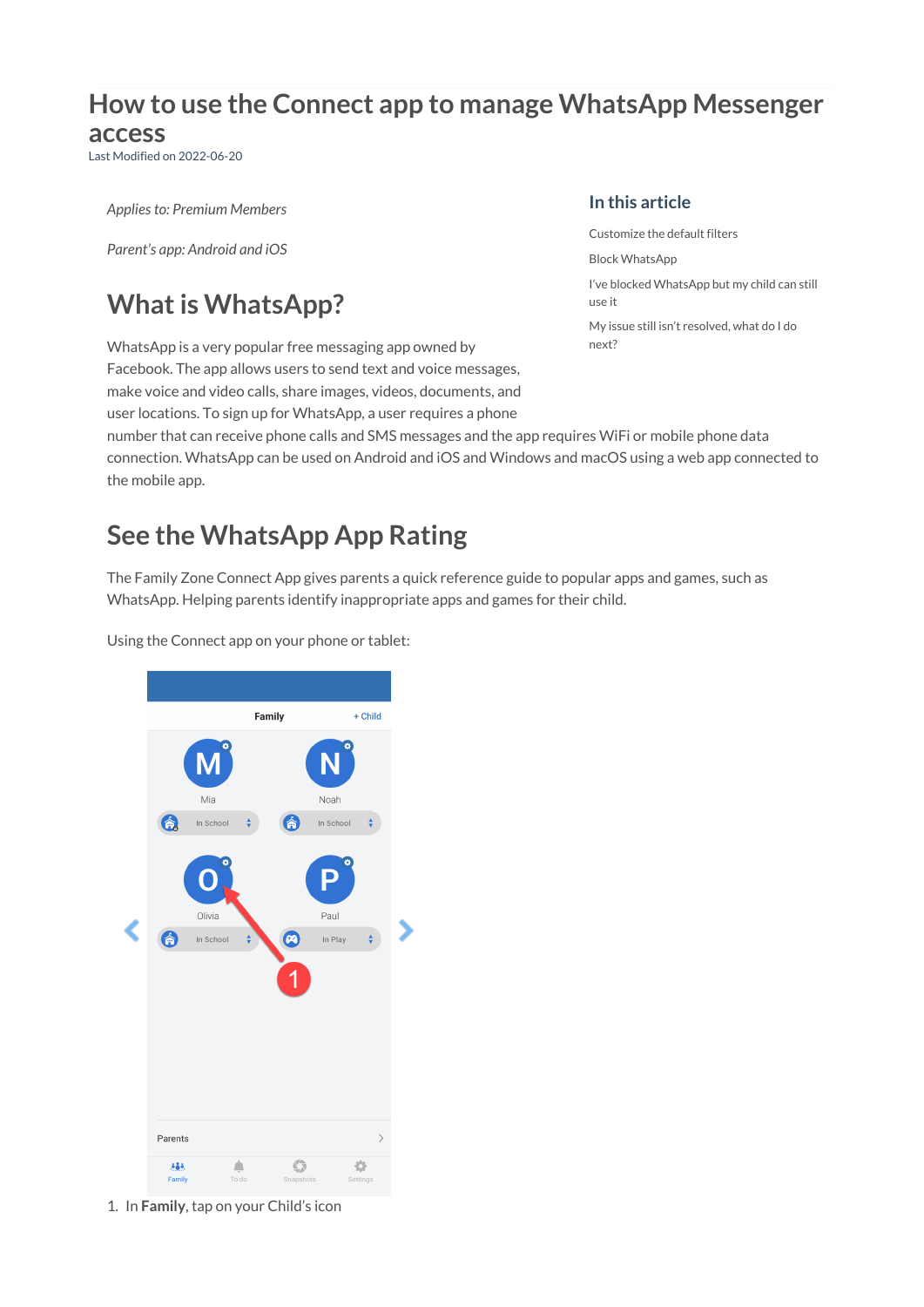- 2. Move down the screen
- 3. Tap on **Apps**
- 4. Tap on **WhatsApp**
- 5. Read the **Online Safety Expert Advice**
- 6. Move down to **Known Risks**
- 7. Tap **LEARN MORE**

A web browser will open with detailed Online Safety Expert recommendations

ySafe's [WhatsApp](https://cybersafetyhub.ysafe.com.au/web/ysafe/app-review/whatsapp-messenger) App Review provides more detail about WhatsApp, including:

- dangers you should be aware of
- what your child should consider while using WhatsApp, and
- how to increase your child's privacy and online safety.

### **Manage WhatsApp Access**

Websites and online traffic for WhatsApp are grouped into the *Social Networks* and *Games* categories.

#### **Customize the default filters**

When a parent first adds a child to Family Zone, Online Safety Expert advice or filtering for each child's age group is enabled. A parent can customise these suggested settings to meet their child's needs.

Using the Connect app on your phone or tablet:

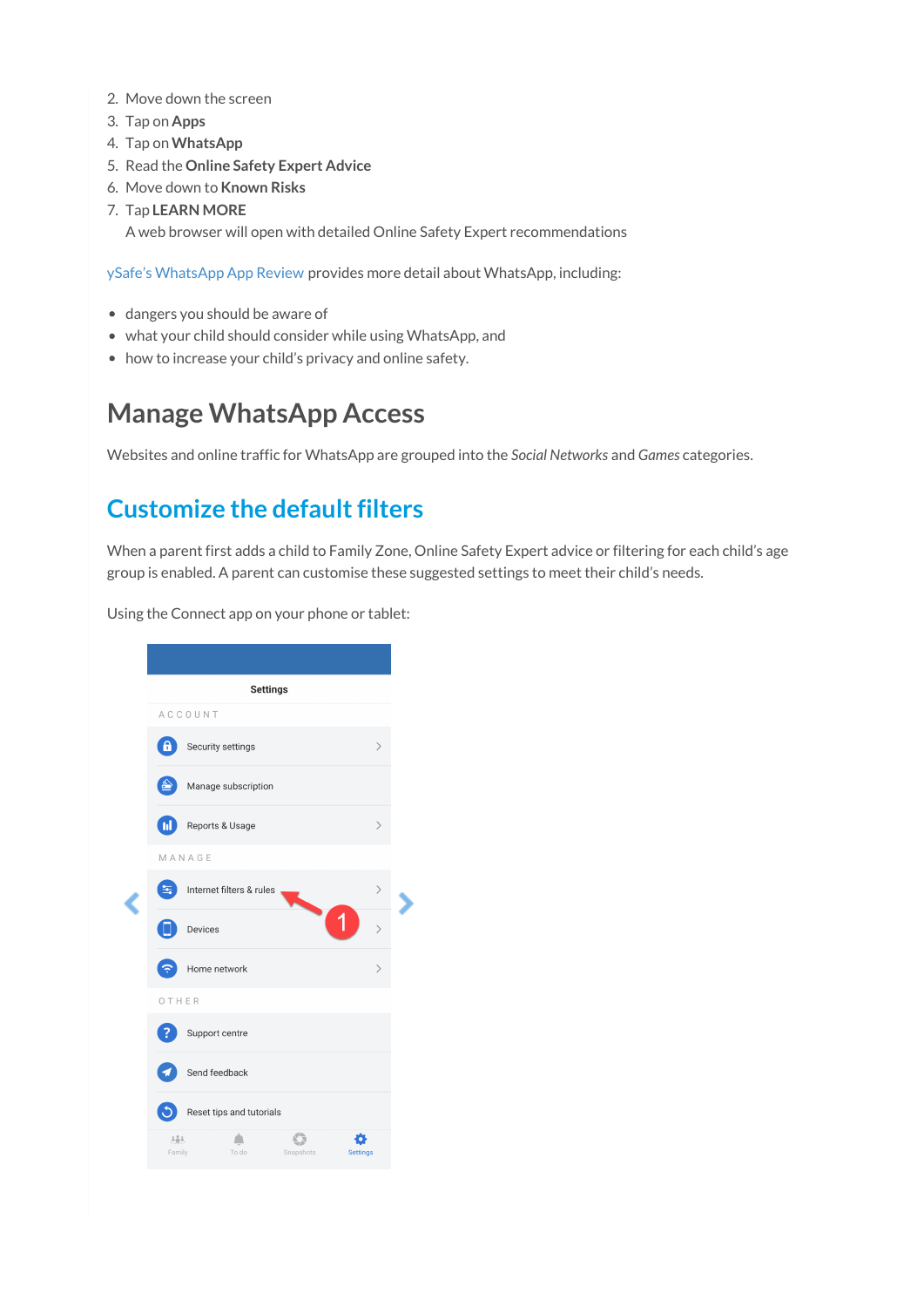**Note:** Repeat these steps to control WhatsApp access for children in different age profiles.

- 1. In **Settings**, tap **Internet filters & rules**
- 2. Select your Child's *Age Profile*
- 3. Tap**Web categories**
- 4. Select **Social networks and game**s
- 5. Move down to Search
- 6. Type WhatsApp in the Search
- 7. Tap on one or more**Routine** times (Play, School, Study, Sleep) Blue allows access to WhatsApp during the daily**Routine** time

Red blocks access to WhatsApp during the daily**Routine** time

Changes made are sent through the internet to your Child's devices within two minutes.

#### **Block WhatsApp**

Parents can block access to WhatsApp using the Connect app on your phone or tablet:

| <b>Settings</b> |                                       |                              |
|-----------------|---------------------------------------|------------------------------|
|                 | ACCOUNT                               |                              |
| θ               | Security settings                     | $\mathcal{P}$                |
|                 | Manage subscription                   |                              |
| $\mathbf{M}$    | Reports & Usage                       | ⟩                            |
|                 | MANAGE                                |                              |
|                 | Internet filters & rules              | $\left\langle \right\rangle$ |
|                 | Devices                               | $\mathcal{P}$                |
|                 | Home network                          | ⟩                            |
| OTHER           |                                       |                              |
|                 | Support centre                        |                              |
|                 | Send feedback                         |                              |
|                 | Reset tips and tutorials              |                              |
| 383.<br>Family  | To do<br>Snapshots<br><b>Settings</b> |                              |

**Note:** Repeat these steps to restrict WhatsApp access for children in different age profiles.

- 1. In **Settings**, tap **Internet filters & rules**
- 2. Note the Child's Age Group
- 3. Tap**Kids (0 - 8)**, select another age group as needed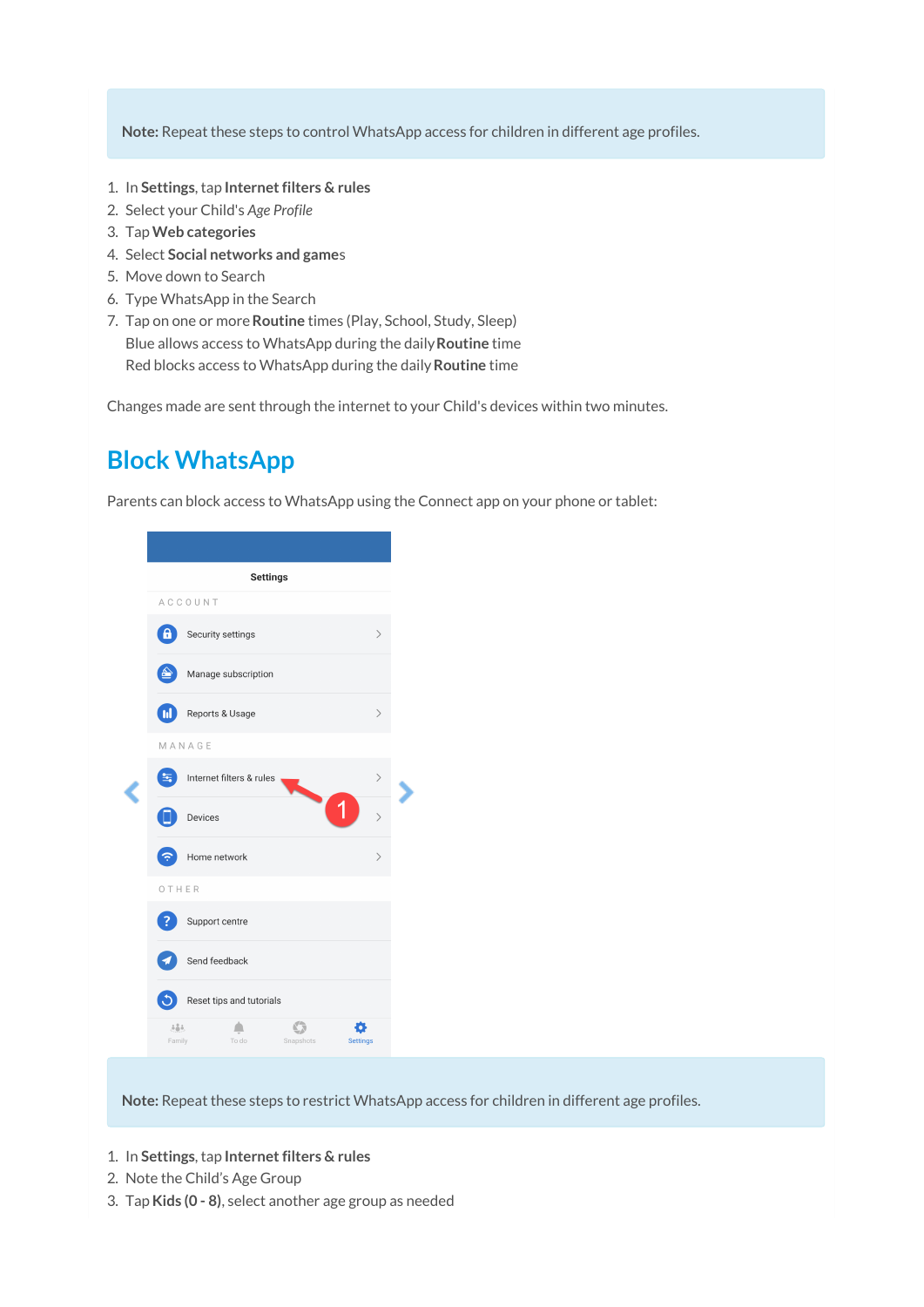- 4. Tap**Web categories**
- 5. Select **Social networks and games**
- 6. Move down to Search
- 7. Type *WhatsApp* in the Search
- 8. Tap on one or more**Routine** times (Play, School, Study, Sleep)
- 9. Red blocks access to WhatsApp during the daily**Routine** time

Within two minutes, your changes are transferred to your child's devices through the internet.

### **Troubleshoot WhatsApp Access**

#### **I've blocked WhatsApp but my child can still use it**

If your child is still using WhatsApp after you have blocked it. Follow these instructions until your child's WhatsApp access is blocked.

- 1. First check to see if your child should be allowed access to WhatsApp by looking at[Internet](https://docs.familyzone.com/help/customize-filtering-rules#internet-filters-rules) Filters & Rules for your child. [Customize](https://docs.familyzone.com/help/customize-filtering-rules#customize-the-default-filters) the Default Filters if WhatsApp is allowed for your child.
- 2. On the child's phone or tablet, go to [http://www.home.tools](http://www.home.tools/) to find out if Family Zone is filtering this device. If the Device is Not [Filtered](https://docs.familyzone.com/help/troubleshooting-device-not-filtered), reinstall Family Zone [Connect](https://docs.familyzone.com/help/family-zone-removed-troubleshooting) onto the child's device.
- 3. Still on your child's device, open a web browser to the WhatsApp website [www.whatsapp.com](http://www.whatsapp.com) A Family Zone Block Page will be displayed if WhatsApp is blocked. If WhatsApp is not [blocked,Customize](https://docs.familyzone.com/help/customize-filtering-rules) Filtering Rules to block WhatsApp.
- 4. Check the Connect app on a parent device to see if there are any device issues. If Alerts show for your child's device, follow Check for Alerts by [Device](https://docs.familyzone.com/help/check-alerts-by-device) to ensure the Family Zone service is working correctly and can block WhatsApp.
- 5. Check to ensure the correct owner is assigned to the device, See or [Change](https://docs.familyzone.com/help/see-change-device-owner) a Device Owner to ensure WhatsApp is blocked for the device user.
- 6. Check the internet usage for the user to see what is being allowed.Check [Online](https://docs.familyzone.com/help/see-usage) Usage to ensure WhatsApp traffic is visible and blocked.

#### **My issue still isn't resolved, what do I do next?**

We are here to help. Sign in to your **Connect App** as a Parent. Go to **Settings > Support center**

If you don't have the**Connect App**

- Get into a live chat from our website[www.familyzone.com](https://www.familyzone.com/)
- Request a call back or send us a message From [Australia](https://www.familyzone.com/anz/families/contact-us) and New Zealand From the [United](https://www.familyzone.com/us/families/contact-us) States

Have details available to help us troubleshoot your problem:

Account email